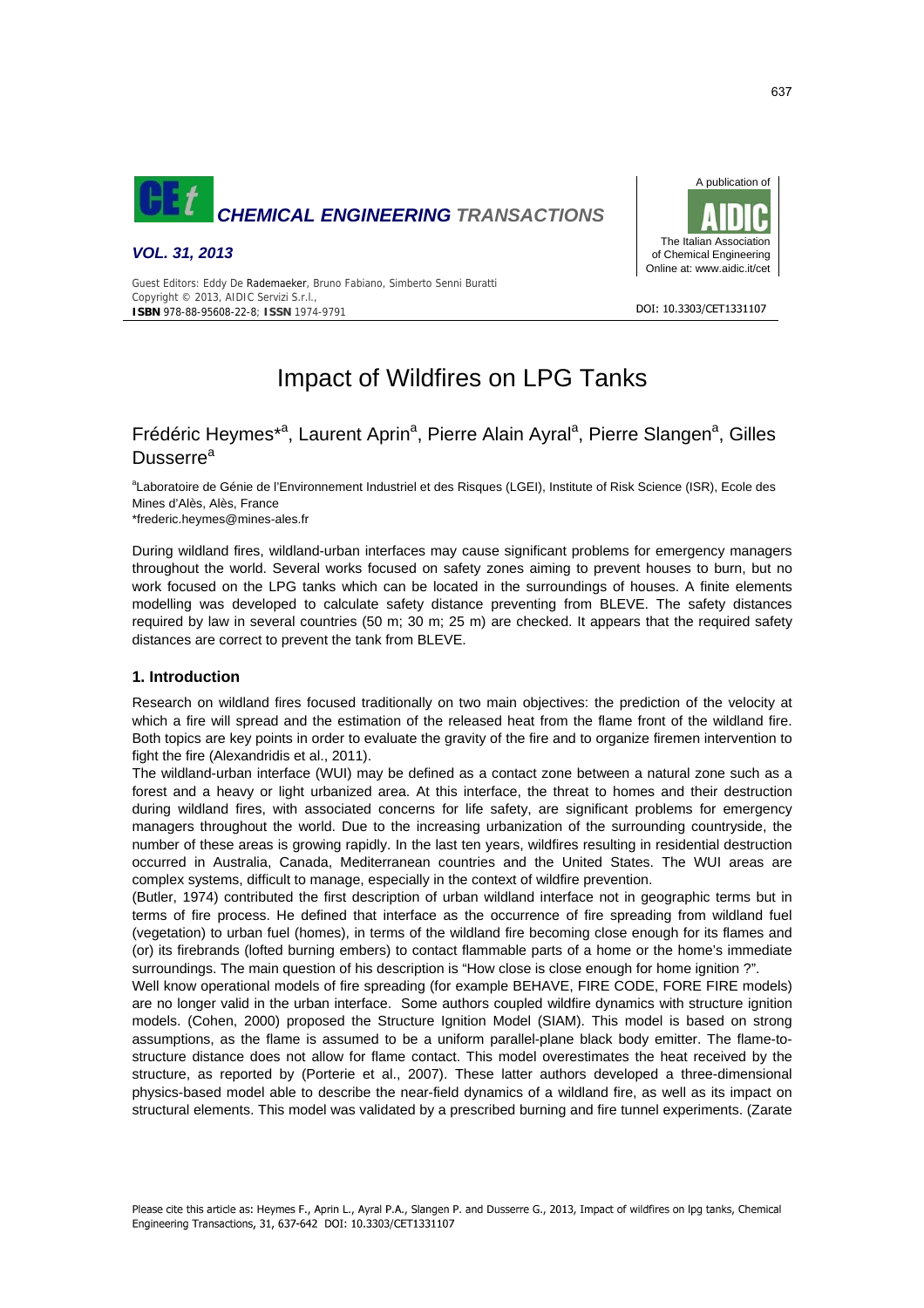et al., 2008a) proposed a study as a basis for establishing zones in which houses are safe in the event of fire. They considered several building materials such as wood, polyurethane, PVC and deduced safety distances which are useful both in terms of prevention and emergency planning, in the determination of adequate separations between houses and wooded areas. All these authors considered the concern of house ignition, but none considered the presence of a LPG tank in the surrounding of housing.

Liquefied Petroleum Gas (LPG) is a common fuel used for home heating, hot water production or cooking. This fuel is usually stored out of the house in pressurized cylindrical tanks of medium capacity (1 or 2 m<sup>3</sup>). These tanks are not protected by passive protection layer against fire but are prevented from excessive pressure by a relief valve. However, when such a tank is exposed to external fire, there is a chance that the tank will fail despite the action of the pressure relief valve. If the failure mode is catastrophic then this could lead to a boiling liquid expanding vapour explosion (BLEVE). The immediate hazards from the BLEVE are blast and projectiles. Since LPG is flammable, a fireball is possible with the associated hazards of fire engulfment and thermal radiation. If the LPG is not ignited immediately, delayed ignition may lead to widespread fires or in some cases explosions. A well know example of LPG tank located close to a fire and entailing a BLEVE is the accident of Ste Elisabeth de Warwick, Canada, in 1993. A LPG tank was located close to a burning house and the tank suddenly circumferentially separated at its central girth weld. There were four fatalities and five injuries into the fireman group fighting the fire (Tan et al., 2003).

Physics of BLEVE is as following. The impacting heat flux leads to an increase of wall temperatures and therefore material weakening. Heat it also transferred to the liquid phase which increases the liquid temperature and the vapour pressure. This internal pressure increase leads to creep and thinning in the hot wall area and this may eventually lead to formation of a tear or fissure in the tank wall. If the tear propagates the entire length of the tank then a BLEVE takes place. If the fissure stops short, then a transient jet release takes place (Birk and Cunningham, 1994).

Determining whether or not a heated LPG tank will entail a BLEVE is a tricky task. The maximum wall temperature occurs when the liquid level is low in the tank, on portions of the vessel that are not internally wetted by the liquid content. The internal pressure results from LPG boiling, fluid temperature increase and stratification. Rupture occurs when internal pressure exceeds heated steel resistance. The pressure relief valve controls pressure but entails liquid mixing and therefore changes thermo-hydraulics of the system (Brambilla et al., 2010).

In order to draw the safety line between BLEVE issue or not, the American Petroleum Institute (API) considered the maximum radiant heat flux that the tank can undergo without bursting, considering that the pressure valve prevents from an excessive internal pressure. Below this level of radiant heat flux, the vessel can still be considered in a safe condition with the relief valve venting, since the shell metal will be below the threshold for stress creep rupture: the bulging, thinning and consequent rupturing of the shell. The API value for that is 7,000 British thermal units per hour per square foot (22 kW/m<sup>2</sup>) (API 2510 publication, 1996). This value will be considered in this work to establish safety distances to prevent BLEVE from a tank submitted to a radiant heat flux from a wildfire.

An extended work was undertaken in order to study the safety distances to prevent from BLEVE, including real-scale experiments. This first piece of work focuses on the theoretical modeling of the heat flux transferred to the LPG tank and a discussion about safety zones that should be respected.

## **2. Theoretical part**

## **2.1 Wildland fire radiation modelling**

Modeling the radiative heat flux from a wildland fire to a target requires to know the emitted radiative power of the fire and to calculate the transmission of the radiative energy to the target by view factor considerations (Sacadura, 2005). The first point is a tricky task since the emitted power depends on many variables such as flame combustion kinetics and temperatures, flame thickness, emissivity of gases and soot. A popular approach to the estimation of the radiation flux from wildland fires is the use of the solid flame model (SFM). In this model, the visible flame is idealized as a solid body with a simple geometrical shape and with thermal radiation emitted from its surface. The contribution of non-visible zones of the fire plume to the radiant heat flux is usually not taken into account. Even if several authors (Wang, 2009),(Parent et al., 2010) suggest that this model may be questionable for wildland fires, the SFM model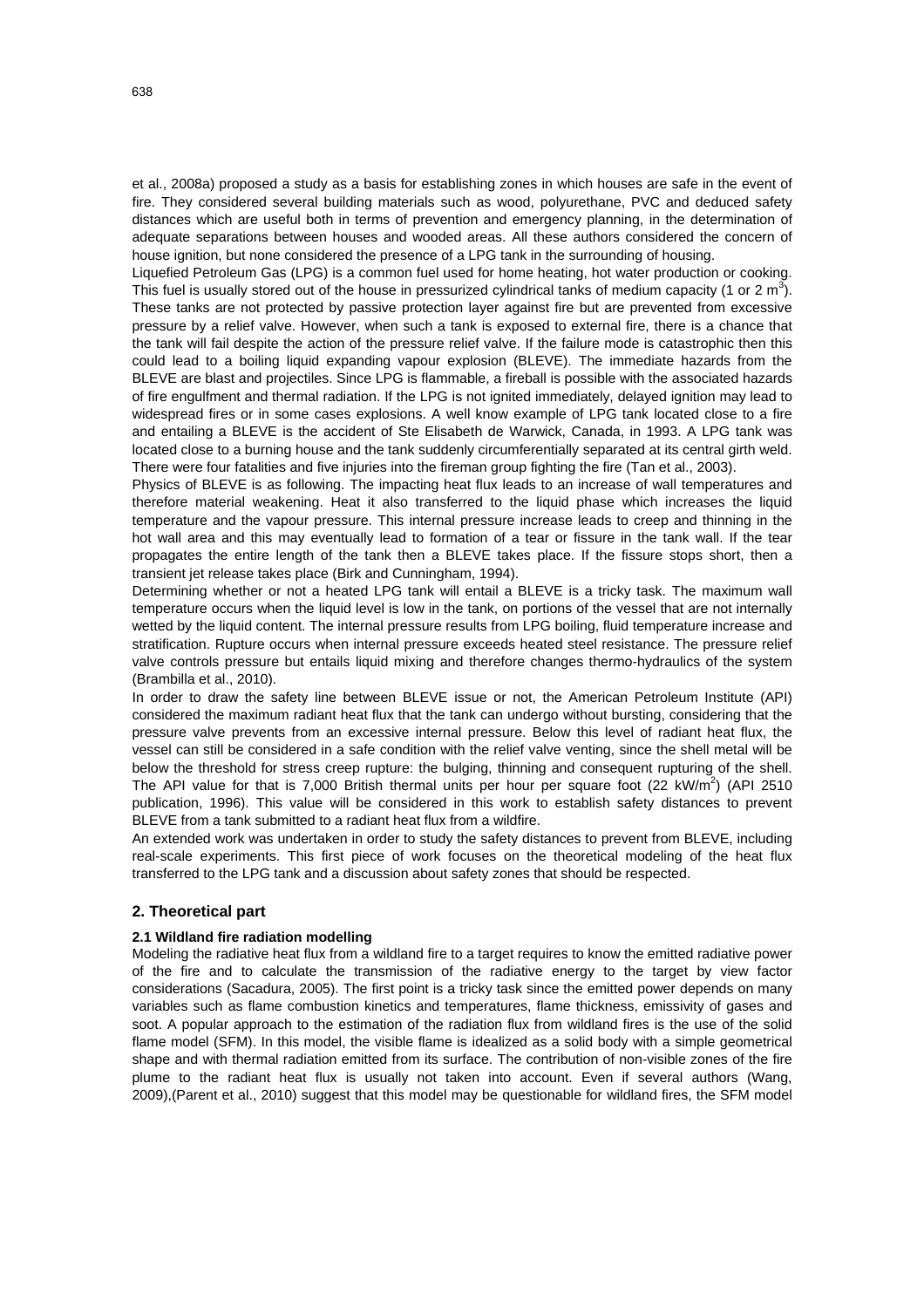is easy to use and give results in acceptable agreement with experimental data (Butler and Cohen, 2000). In the SFM, the radiant heat flux per unit area reaching a remote target is given by:

$$
q = \tau. F. E \tag{1}
$$

Where F is the view factor, E the surface emissive power (SEP) of the visible flame, and  $\tau$  the transmittivity of the air (of gas) layer between the flame and the target. The atmospheric transmittivity corresponds to the fraction of the thermal radiation that is transmitted from the fire to the target; it is function of the atmospheric humidity, the concentration of carbon dioxide and the distance, and can be calculated using semi-empirical equations. The worst case occurs when the transmittivity equals unity, this will be assumed in order to be in a conservative approach. The surface emissive power of the flame may be calculated as:

$$
E = \varepsilon \cdot \sigma \cdot T^4 \tag{2}
$$

Where  $\varepsilon$  is the effective emissivity of the flame, T is the flame temperature and  $\sigma$  is the Stefan Boltzmann constant. Data about SEP values can be found in the literature, the most valuable of them having been measured during the International Crown Fire Modeling Experiments (ICFME) (Butler and Cohen, 2000). These authors measured SEP on large crown fires of Jack pine trees (average height 12 m) in square forest squares (75-200 m side length). SEP measurements were taken at different heights: 3.1; 6.2; 9.2; 12.3 and 13.8 m. The authors averaged the data measured at theses heights on 6 experiments and concluded that the maximum peak radiant flux was nominally 190 kW.m<sup>2</sup> through the entire stand, with a standard deviation of 90 kW.m<sup>-2</sup>. However, these values are only valid during the maximum fire intensity, which lasts a few seconds. When considering the effect of wildland forest fire radiation on a LPG tank, the considered time is much longer since the heat transfers and thermal inertia of fluids and steel are slower and a minimum time of several minutes is required in order to make the internal pressure increase. When averaging Butler data over the time of significant fire (SEP > 20 kW.m<sup>-2</sup>), it appears that the average heat flux is 70 kW.m<sup>-2</sup>. Others SEP values can be found in literature, such as 57 kW.m<sup>-2</sup> (Billaud et al., 2011), 118 kW.m<sup>-2</sup> (Zarate et al., 2008b), 90 kW.m<sup>-2</sup> (Trabaud, 1992), 60 kW.m<sup>-2</sup> (Leicester, 1988). In this study, we considered that 90 kW.m<sup>-2</sup> was realistic.

The view factor E is defined as the fraction of the radiation leaving a surface A that is intercepted by a surface B. Oriented elemental areas dA and dB are connected by a line of length R, which forms the polar angles  $θ_A$  and  $θ_B$ , respectively, with the surface normal vectors **n**<sub>A</sub> and **n**<sub>A</sub>. The values of R,  $θ_A$  and  $θ_B$  vary with the position of the elemental areas on A and B. Assuming that both surfaces emits and reflects diffusely, and that the radiosity is uniform, the view factor can be defined as :

$$
F = \frac{1}{A} \int_{A} \int_{B} \frac{\cos \theta_{A} \cos \theta_{B}}{\pi R^{2}} dA dB
$$
\n(3)

Three different types of methods can be used in order to calculate or approximate this double integral. The first one is the exact or approximated analytical solution of the equation. This is the easiest way to proceed but analytical solutions were only proposed in simple configurations (Hollands, 1995, Van den Bosch and Weterings, 1997). The second method is a finite element method (FE method) whose accuracy depends mainly on the meshing thinness. This method is computing time consuming since the total calculation steps equals the multiplication of number of cells of A<sub>i</sub> by A<sub>i</sub>. The last method relies on Monte Carlo method (MC) which reduces the calculation steps by selecting stochastically cells in both areas in order to approximate the double integral. (Billaud et al., 2011) compared this latter method with an analytical equation in a simple case and revealed a good agreement of the two methods. In this work, since the considered geometric configuration is quite simple but that no analytical equation was found in the literature, the FE method was selected in order to approximate the impacting heat flux on the LPG tank. The FE solving of the previous equation is achieved by meshing the A surface into i cells  $(dA_i)$  and the B surface into j cells (dB<sub>i</sub>). The equation can be written as: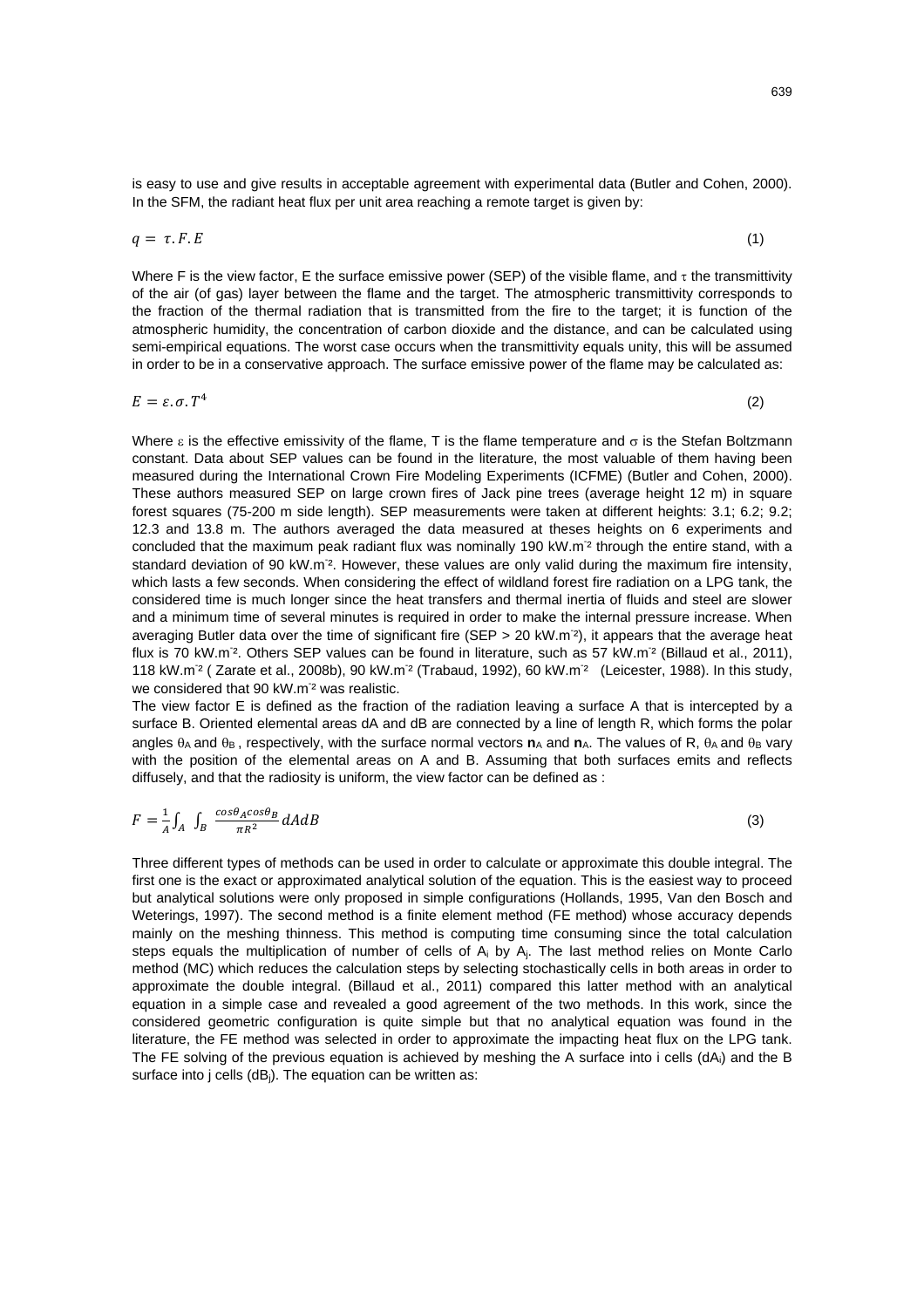$$
F = \frac{1}{A} \sum_{i} \sum_{j} \frac{\cos \theta_{Ai} \cos \theta_{Bj}}{\pi R_{ij}^2} dA_i dB_j
$$
\n<sup>(4)</sup>

The accuracy depends strongly of the size of the cells and therefore, the number of cells which is time consuming.

#### **2.2 Validation of the FE modeling**

Before scaling the setup, the first point was to check the validity of authors' FE modeling. A relevant case study was found in (Billaud et al., 2011). This case study is a 20-m-wide vertical planar flame (height =  $H_i$ ) front and a vertical small surface element located in front of the flame center at a varying distance from the flame. The receiving element was located at a distance x=15m from the flame front.

The view factor F was calculated a different x/Hf ratios with two Macquire analytical equations (MG1 and MG2 (McGuire, 1953)), the analytical equation of Van den Bosch and Weterings (Van den Bosch and Weterings, 1997), the MC calculation of Billaud et al. ( 2011) and the FE modelling (this work). Results are reported in Figure 1. As concluded by Billaud, the same trend is observed but a strong difference occurs with the MG1 and VW solutions and these solutions should not be used for the scaling. The FE calculation gives an intermediate result between MG2 and MC solutions, and reveals that the authors' model is in good agreement (less than 10%) with these previous works.







*Figure 2: Comparison of McGuire, MC and FEM view factor calculation* 

The accuracy of the FE model with distance and flames height is reported in Figure 2. View factor calculations are in very good agreement for all fire heights when the fire is very far from the tank (x=40 m). The more the tank is closer to the fire, the higher is the deviation between models. At five meters, the deviation is 10 % between the FE model and both other models. The FE model is therefore relevant to calculate the effect of a distant fire radiation to a LPG tank.

#### **3. Results and discussion**

The FE model was used in order to calculate the maximum heat flux impacting a LPG tank. Three parameters where investigated: height H and length L of the firewall, distance D between the tank and the fire (Figure 3). For each calculation, all fluxes impacting the tank were calculated and a 3D matrix was filled with a mapping of local heat fluxes impacting the shell. An example of 3D sketch drawn from flux matrix is given in Figure 4. All values were compared in order to extract the highest value impacting the tank. This value was always located in the upper part of the tank. Iso-flux parametric curves were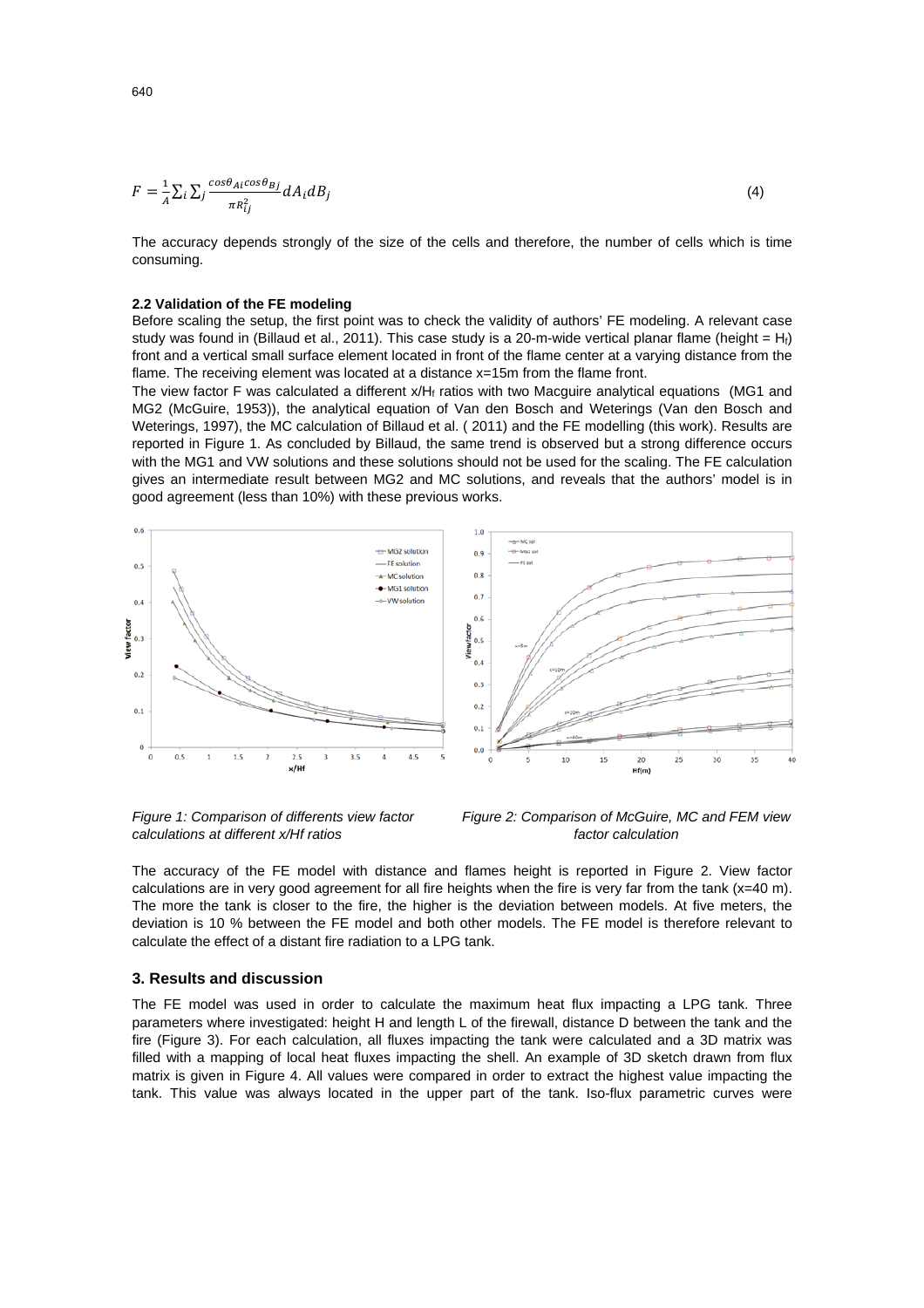calculated. For each (distance; fire length) couple, the height of fire was sought in order to get 22 kW/m<sup>2</sup> at the LPG tank (Figure 5).



*Figure 3: LPG tank located in WUI, submitted to a wildfire heat flux* 



The maximum height that a wildfire may reach is often considered as 20 m. However, this study considered a conservative approach and investigated a height up to 40 m. The length of the fire wall depends on the geometric configuration of the surroundings of a house located close to a forest, and the local law requirements. Indeed, in several countries, the law obliges homeowners to clear the undergrowth within a distance from their house in order to stop the fire and prevent it from burning the house. For example in France this distance equals 50 m, in the US it is 30 m in high risk areas whereas in Spain this distance is reduced to 25 m. A maximum firewall length of 100 m was considered.

Results of the FE model confirm that a safety distance of 50 m prevents from BLEVE with a conservative approach in any fire scenario, even if the crown fire is exceptional (height 40 m, length 100 m). However, several authors consider that the maximum fire height is only 20 m. In that assumption, a safety distance of 30 m is sufficient to prevent any BLEVE risk. Reducing this distance to 25 m could be considered as not safe. But one should not forget many assumptions of this work:

- The entire firewall burns on its entire length and height during the time required to lead to a BLEVE. This time is known as longer than the few minutes of intense combustion of the wildfire.
- The safety zone will probably not be totally free of trees and a screen effect has to be considered.



*Figure 5: Safety distance as a function of firewall height and length* 

On an another hand, when the fire is as close as 3 m from the tank (frequent mandatory distance between a tank and its combustible surroundings), results show that a small fire of 2 m high and 5 m long (for